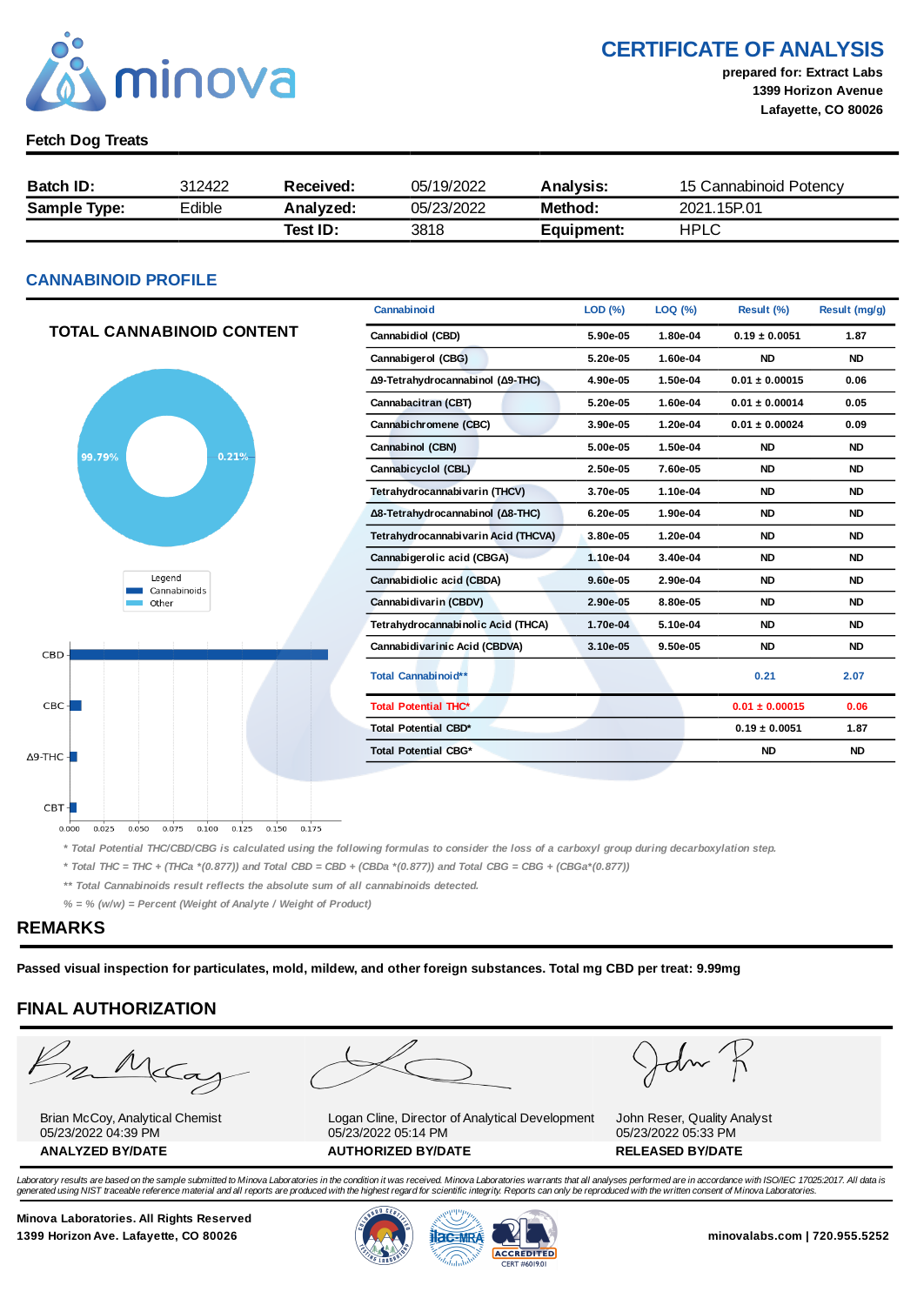

CERTIFICATE OF ANALYSIS

prepared for: Extract Labs 1399 Horizon Avenue Lafayette, CO 80026

#### Fetch Dog Treats

| <b>Batch ID:</b>    | 312422 | Received: | 05/19/2022 | Analysis:  | Residual Solvents |
|---------------------|--------|-----------|------------|------------|-------------------|
| <b>Sample Type:</b> | Edible | Analyzed: | 05/23/2022 | Method:    | 2021.RS.01        |
|                     |        | Test ID:  | 3819       | Equipment: | GCMS              |

#### RESIDUAL SOLVENTS

| <b>SOLVENT</b>           | <b>REPORTABLE RANGE</b> | <b>RESULT (ppm)</b> |
|--------------------------|-------------------------|---------------------|
| Acetone                  | $100 - 1000$            | *ND                 |
| <b>Acetonitrile</b>      | $100 - 1000$            | *ND                 |
| <b>Benzene</b>           | $0.2 - 4$               | *ND                 |
| <b>Butanes</b>           | $100 - 1000$            | *ND                 |
| Ethanol                  | $100 - 1000$            | *ND                 |
| <b>Ethyl Acetate</b>     | $100 - 1000$            | *ND                 |
| Heptane                  | $100 - 1000$            | *ND                 |
| <b>Hexanes</b>           | $6 - 120$               | *ND                 |
| <b>Isopropyl Alcohol</b> | $100 - 1000$            | *ND                 |
| Methanol                 | $100 - 1000$            | *ND                 |
| <b>Pentanes</b>          | $100 - 1000$            | *ND                 |
| Propane                  | $100 - 1000$            | *ND                 |
| <b>Toluene</b>           | $18 - 360$              | *ND                 |
| <b>Xylenes</b>           | 43 - 860                | *ND                 |

\*ND = Below Reportable Range

#### REMARKS

Passed visual inspection for particulates, mold, mildew, and other foreign substances.

# FINAL AUTHORIZATION

mMcCa

Brian McCoy, Analytical Chemist 05/23/2022 04:39 PM

Logan Cline, Director of Analytical Development 05/23/2022 04:54 PM ANALYZED BY/DATE AUTHORIZED BY/DATE AUTHORIZED BY/DATE

John

John Reser, Quality Analyst 05/23/2022 05:33 PM

Laboratory results are based on the sample submitted to Minova Laboratories in the condition it was received. Minova Laboratories warrants that all analyses performed are in accordance with ISO/IEC 17025:2017. All data is generated using NIST traceable reference material and all reports are produced with the highest regard for scientific integrity. Reports can only be reproduced with the written consent of Minova Laboratories.

Minova Laboratories. All Rights Reserved 1399 Horizon Ave. Lafayette, CO 80026 **1300 Minovalabs.com | 720.955.5252** minovalabs.com | 720.955.5252



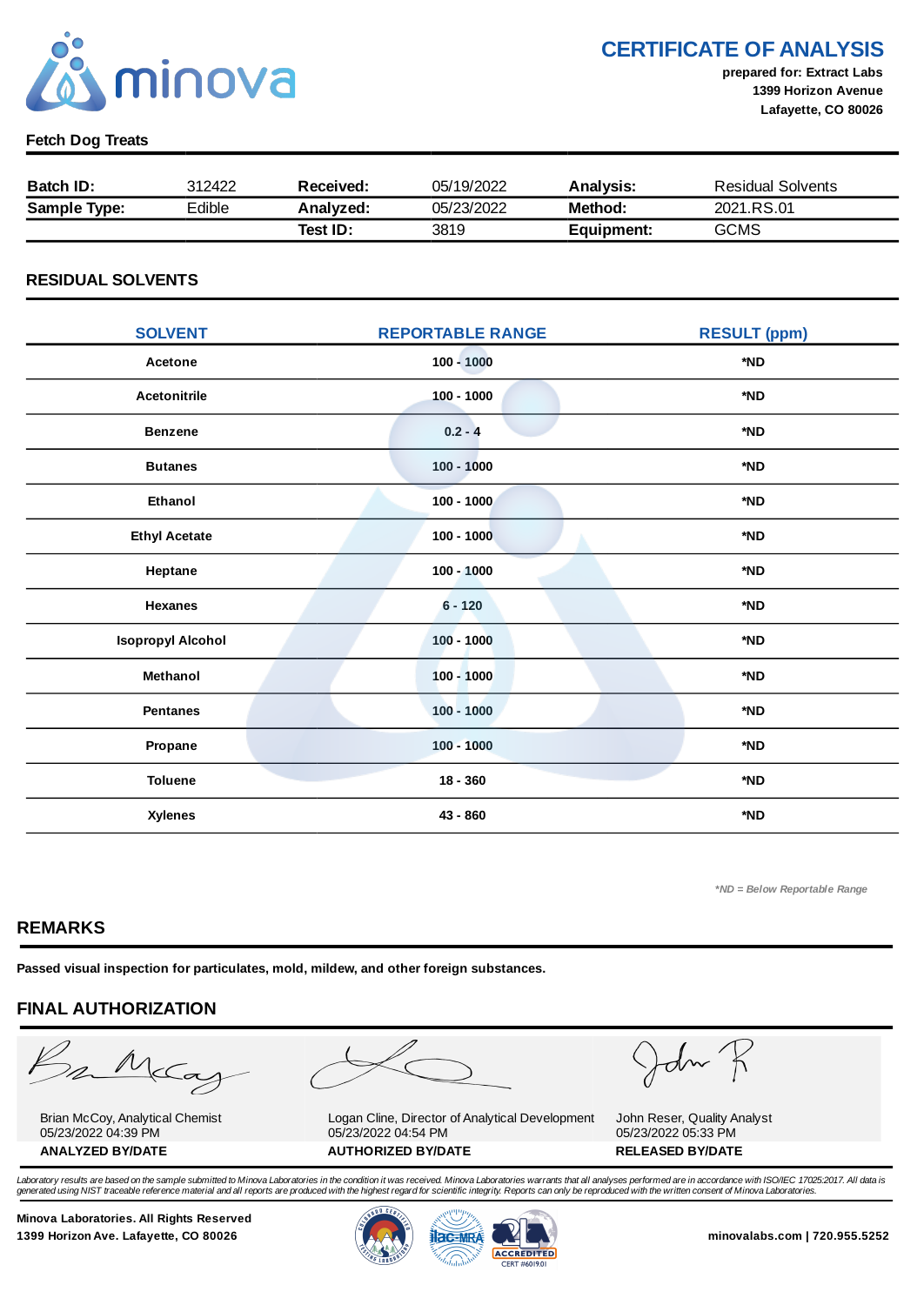

# CERTIFICATE OF ANALYSIS

#### Fetch Dog Treats

| Batch ID:           | 312422 | Received: | 05/19/2022 | <b>Analysis:</b> | Ouantitative Microbial Panel - CO Compliance |
|---------------------|--------|-----------|------------|------------------|----------------------------------------------|
| <b>Sample Type:</b> | Edible | Analyzed: | 05/27/2022 | Method:          | 2022.QMP.01                                  |
|                     |        | Test ID:  | 3820       | Equipment:       | $qPCR + Culture$ Plating                     |

#### QUANTITATIVE MICROBIAL PANEL - CO COMPLIANCE

| <b>CONTAMINANT</b>               | <b>METHOD</b>          | <b>LOD</b>  | <b>QUANTITATIVE RANGE</b> | <b>RESULT</b> |
|----------------------------------|------------------------|-------------|---------------------------|---------------|
| <b>Total Yeast and Mold</b>      | <b>Culture Plating</b> | $1.0E + 02$ | $1.0E + 03 - 1.0E + 05$   | <b>ND</b>     |
| <b>Total Aerobic Plate Count</b> | <b>Culture Plating</b> | $1.0E + 03$ | $1.0E + 04 - 1.0E + 06$   | <b>ND</b>     |
| <b>Total Coliforms</b>           | <b>Culture Plating</b> | $1.0E + 02$ | $1.0E + 02 - 1.0E + 04$   | <b>ND</b>     |
| <b>Salmonella</b>                | <b>aPCR</b>            | $1.0E + 00$ | <b>Not Applicable</b>     | <b>Absent</b> |
| E.coli (STEC)                    | qPCR                   | $1.0E + 00$ | <b>Not Applicable</b>     | <b>Absent</b> |

\*\*This method is not covered under the current A2LA and CDPHE scope and is pending accreditation.

All numerical values indicated above are reported in CFU/g.

Limit of Detection (LOD) is the lowest detectable limit of qPCR.

Quantitative Range is the LLOQ and ULOQ from plating, where quatitative results are derived.

Any value above the ULOQ will be reported as too numerous to count (TNTC). Any value below the LLOQ will be reported as below LOQ.

Values are expressed in scientific notation.

Example: 1.0E+03 = 1,000 CFU

#### REMARKS

#### FINAL AUTHORIZATION

ganon

Alex Bujanow, Microbiologist 05/27/2022 04:34 PM

Logan Cline, Director of Analytical Development 05/27/2022 04:53 PM ANALYZED BY/DATE AUTHORIZED BY/DATE AUTHORIZED BY/DATE

John Reser, Quality Analyst 05/27/2022 04:57 PM

Laboratory results are based on the sample submitted to Minova Laboratories in the condition it was received. Minova Laboratories warrants that all analyses performed are in accordance with ISO/IEC 17025:2017. All data is *generated using NIST traceable reference material and all reports are produced with the highest regard for scientific integrity. Reports can only be reproduced with the written consent of Minova Laboratories.* 

Minova Laboratories. All Rights Reserved 1399 Horizon Ave. Lafayette, CO 80026 minovalabs.com | 720.955.5252